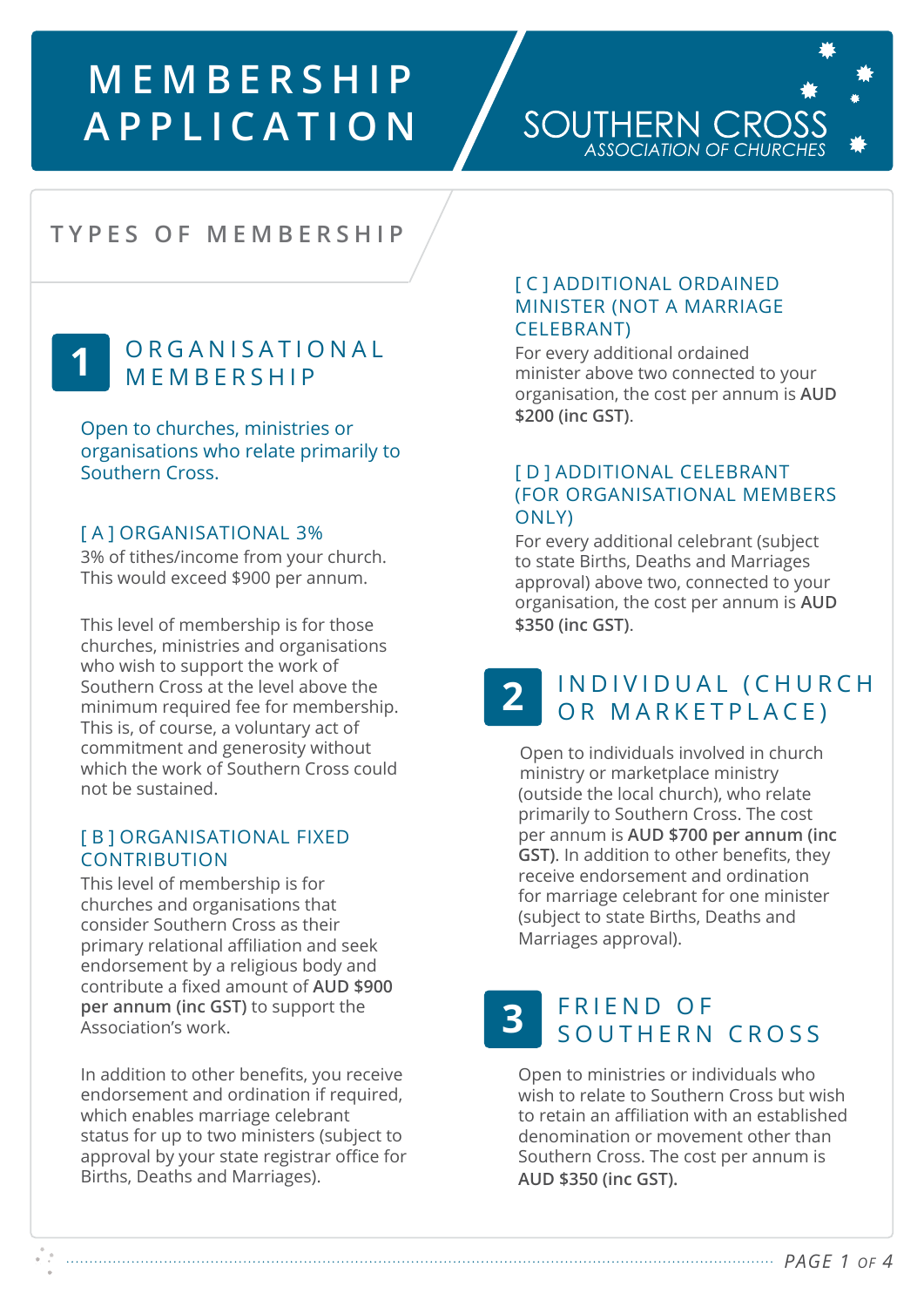**JOINING FEE** An initial (once only) administration joining fee of AUD \$100 should be forwarded with this application form. Receipts and invoices are emailed (unless postage is requested).

An invoice for membership fees will be forwarded upon acceptance of your application. Membership fees thereafter are invoiced in June for payment in advance for the coming calendar year (July to June).

| "I have read the Southern Cross Association of Churches Brochure and affirm<br>the stated vision of The Southern Cross Association of Churches, and seek to<br>identify with and support these goals and objectives. On this basis I wish to<br>apply to become a member of The Southern Cross Association of Churches." |  |  |
|--------------------------------------------------------------------------------------------------------------------------------------------------------------------------------------------------------------------------------------------------------------------------------------------------------------------------|--|--|
| DATED:                                                                                                                                                                                                                                                                                                                   |  |  |
| PLEASE INDICATE WHICH TYPE OF<br><b>MEMBERSHIP YOU REQUIRE:</b><br><b>ORGANISATIONAL 3%</b><br><b>ORGANISATIONAL FIXED</b><br><b>ORDAINED MINISTER</b>                                                                                                                                                                   |  |  |
| <b>ADDITIONAL CELEBRANT</b><br><b>INDIVIDUAL</b>                                                                                                                                                                                                                                                                         |  |  |
| <b>FRIEND OF SOUTHERN CROSS</b><br><b>WORK</b><br><b>PHONE:</b>                                                                                                                                                                                                                                                          |  |  |
| <b>WORK</b><br>EMAIL:<br>ABN:<br><b>MINISTRY</b>                                                                                                                                                                                                                                                                         |  |  |
|                                                                                                                                                                                                                                                                                                                          |  |  |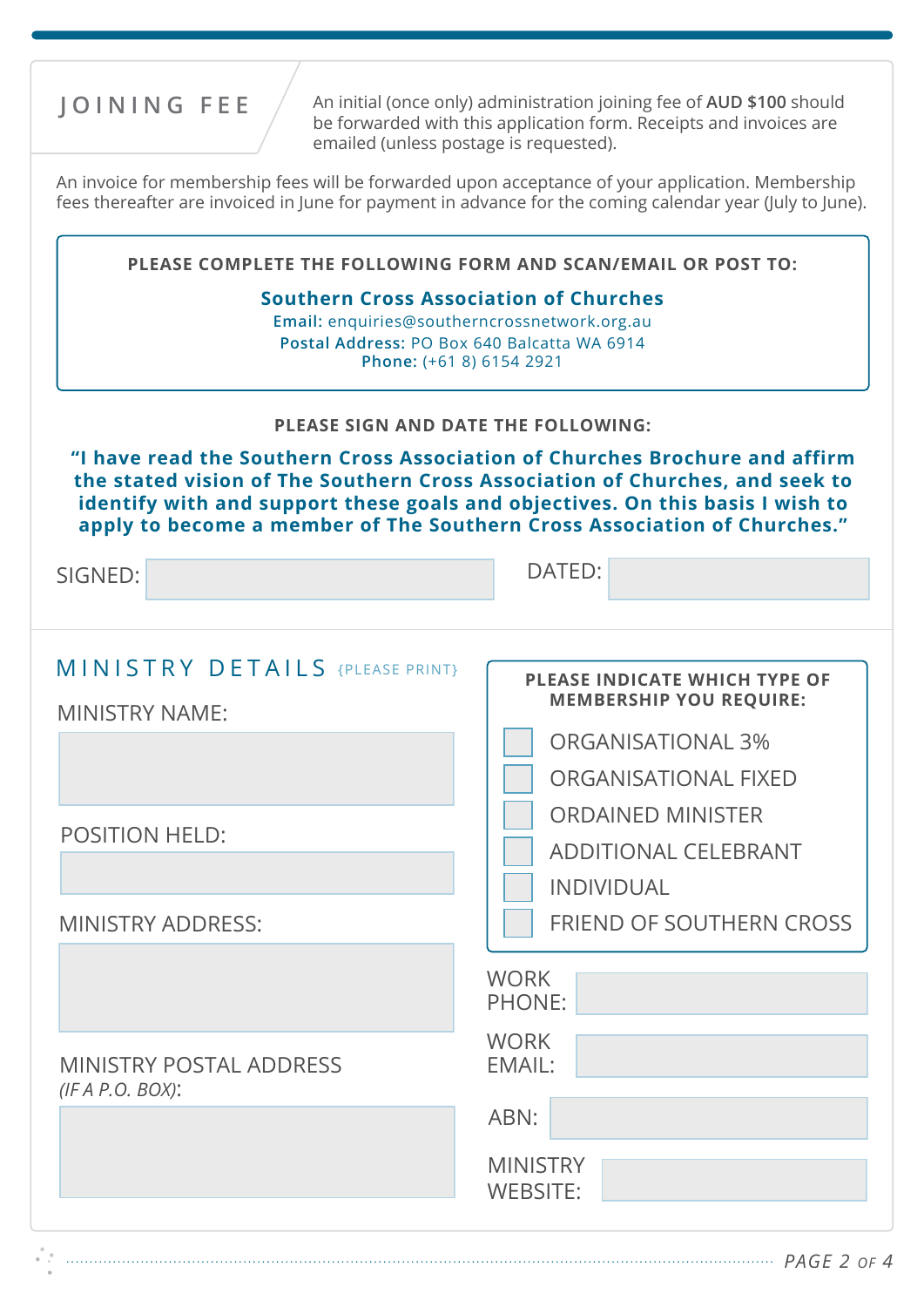| YOUR DETAILS {PLEASE PRINT}<br><b>FIRST</b><br>TITLE:<br>NAME:<br><b>SURNAME:</b><br><b>MOBILE</b><br><b>NUMBER:</b>                                                                                                                                                                                        | <b>MIDDLE</b><br>NAME:<br><b>DATE OF</b><br>BIRTH:<br><b>EMAIL:</b>                                                                                                |
|-------------------------------------------------------------------------------------------------------------------------------------------------------------------------------------------------------------------------------------------------------------------------------------------------------------|--------------------------------------------------------------------------------------------------------------------------------------------------------------------|
| SPOUSE DETAILS (IF APPLICABLE)<br><b>FIRST</b><br><b>MIDDLE</b><br>TITLE:<br>NAME:<br>NAME:<br><b>DATE OF</b><br><b>SURNAME:</b><br>BIRTH:<br><b>MOBILE</b><br><b>EMAIL:</b><br><b>NUMBER:</b><br>IS YOUR SPOUSE ACTIVE IN MINISTRY?<br>$\vert$ $\vert$ $\vert$ NO<br><b>SPOUSE MINISTRY POSITION HELD:</b> |                                                                                                                                                                    |
| HOME CONTACT DETAILS<br><b>ADDRESS:</b><br><b>SUBURB:</b>                                                                                                                                                                                                                                                   | POSTAL ADDRESS (IF DIFFERENT FROM HOME):<br><b>POST</b><br><b>STATE:</b><br>CODE:                                                                                  |
| <b>HOME</b><br><b>PHONE:</b><br><b>ORDINATION</b><br>-YES<br><b>REQUIRED?</b><br>$\cdot$ NO<br><b>YES</b><br>SPOUSE?<br><b>NO</b>                                                                                                                                                                           | <b>PREFERRED EMAIL</b><br>-WORK/MINISTRY<br>- HOME<br><b>CONTACT:</b><br><b>MARRIAGE NOMINATION</b><br>-YES<br><b>REQUIRED?</b><br>· NO<br>-YES<br>SPOUSE?<br>· NO |
| DO YOU APPROVE FOR YOUR MINISTRY CONTACT DETAILS<br>-YES<br>TO BE ADDED TO THE SCAC MEMBERS DIRECTORY?<br><b>NO</b>                                                                                                                                                                                         |                                                                                                                                                                    |